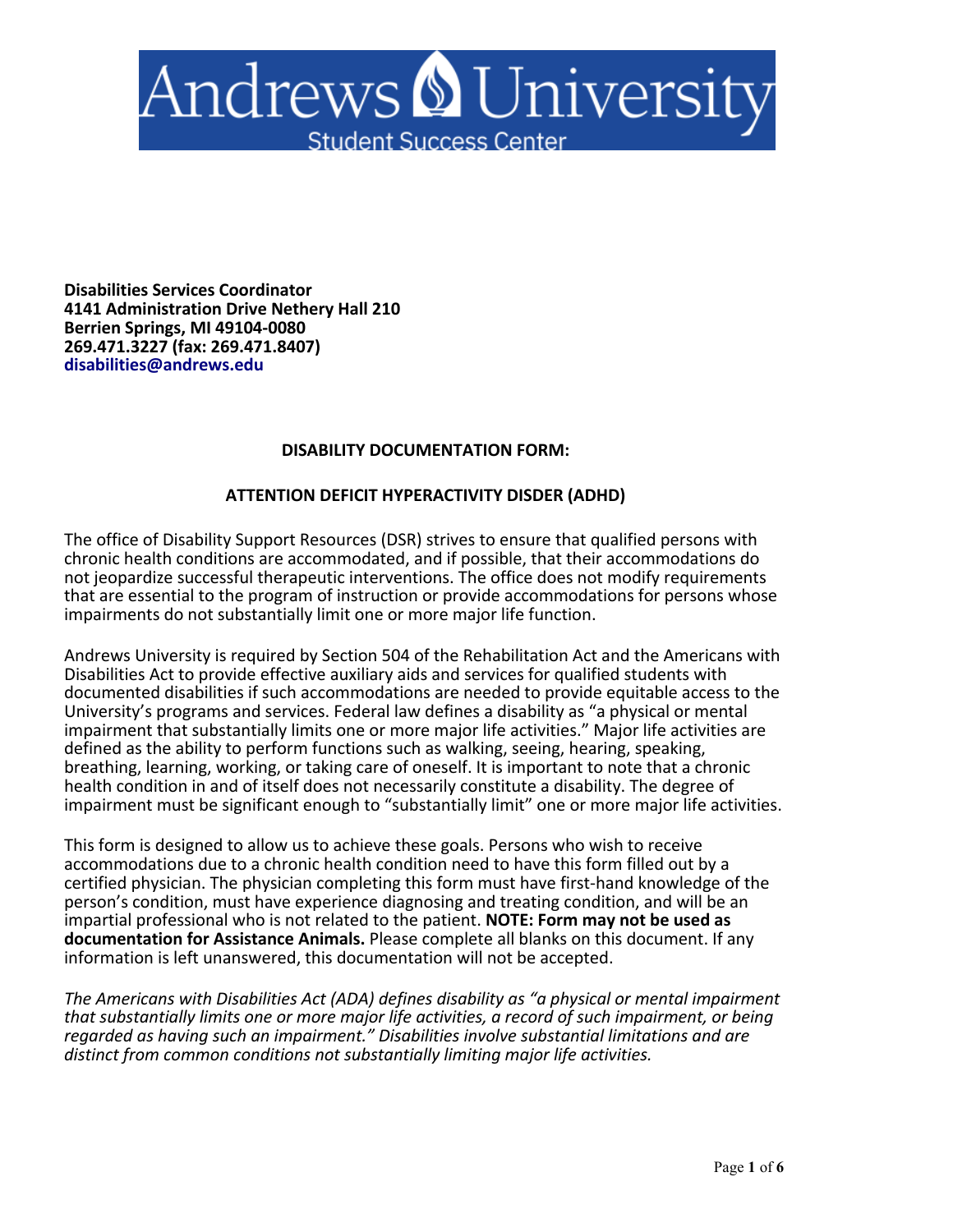| Client Information (to be completed by the client)                                      |  |  |  |  |  |  |
|-----------------------------------------------------------------------------------------|--|--|--|--|--|--|
|                                                                                         |  |  |  |  |  |  |
| of Birth: ______________________________Client's Student ID#: _________________________ |  |  |  |  |  |  |
| Certifying Professional (to be completed by the certifying professional)                |  |  |  |  |  |  |
|                                                                                         |  |  |  |  |  |  |
|                                                                                         |  |  |  |  |  |  |
|                                                                                         |  |  |  |  |  |  |
|                                                                                         |  |  |  |  |  |  |
|                                                                                         |  |  |  |  |  |  |
|                                                                                         |  |  |  |  |  |  |
|                                                                                         |  |  |  |  |  |  |
| Fax Area Code: (______) Fax Number _____________________                                |  |  |  |  |  |  |
|                                                                                         |  |  |  |  |  |  |
|                                                                                         |  |  |  |  |  |  |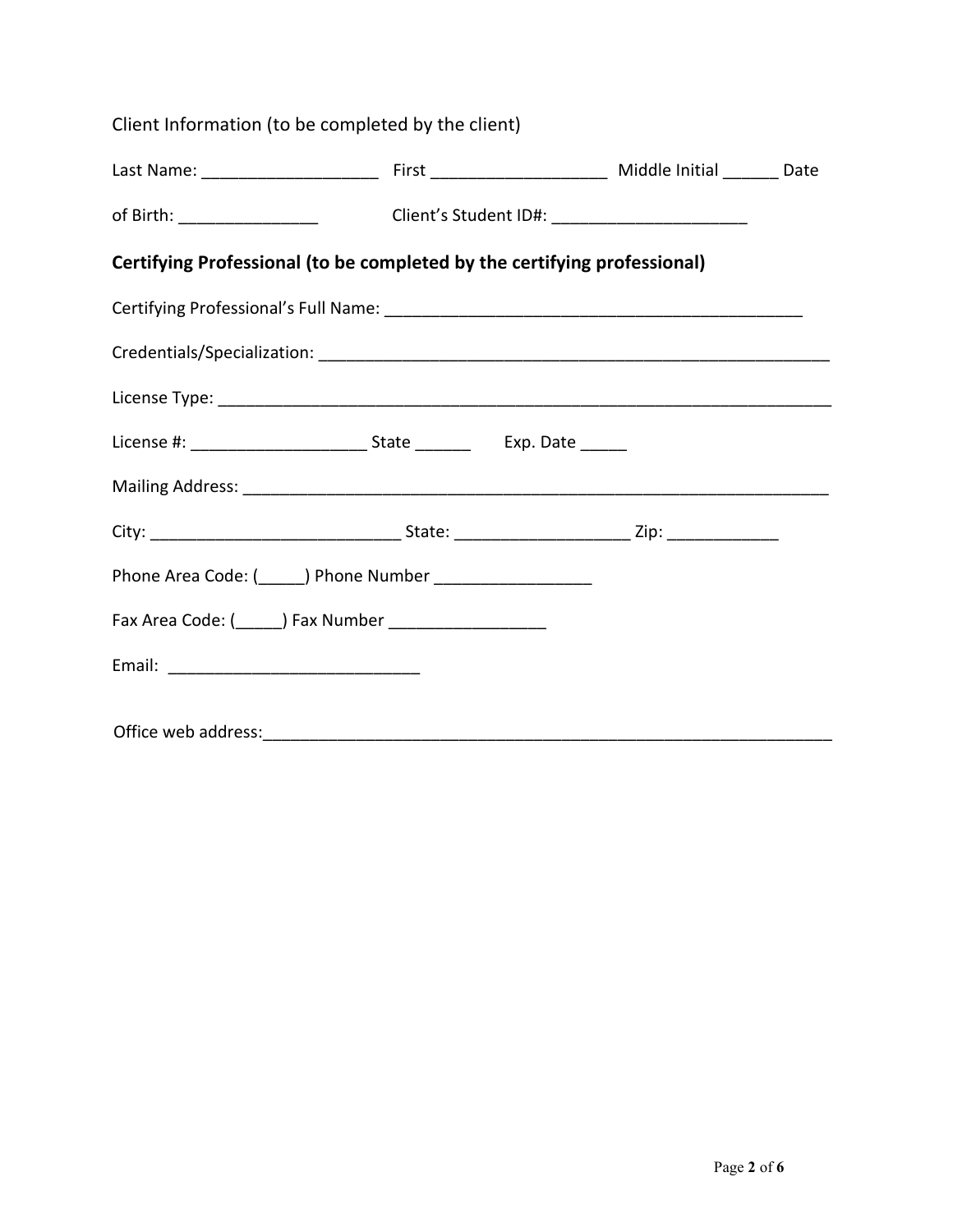## **Code based on type: (Please check the appropriate diagnosis and attach supporting documents)**

| 314.01 (F90.2) ADHD, Combined Presentation                            |                    |           |        |  |  |
|-----------------------------------------------------------------------|--------------------|-----------|--------|--|--|
| 314.00 (F90.0) ADHD, Predominantly Inattentive Presentation           |                    |           |        |  |  |
| 314.01 (F90.1) ADHD, Predominantly Hyperactive/Impulsive Presentation |                    |           |        |  |  |
| 314.01 (F90.8) Other Specified ADHD                                   |                    |           |        |  |  |
| 314.01 (F90.9) Unspecified ADHD                                       |                    |           |        |  |  |
| Level of severity- (Check one):                                       | Mild               | Moderate) | Severe |  |  |
| Date of onset:                                                        | Date of diagnosis: |           |        |  |  |

Other diagnoses: (Please include DSM or ICD Codes and name of any other relevant diagnoses that may impact your client's work or school performance)

| Date of onset:                                                                                                                                           | Date of diagnosis:                       |  |  |  |
|----------------------------------------------------------------------------------------------------------------------------------------------------------|------------------------------------------|--|--|--|
| <b>Diagnostic Tools:</b> How did you arrive at your diagnosis/diagnoses? Please check any relevant<br>items below and attach assessment(s) to this form: |                                          |  |  |  |
| Interviews with the client                                                                                                                               | Interviews with other persons            |  |  |  |
| <b>Behavioral observations</b>                                                                                                                           | Developmental history                    |  |  |  |
| Psycho-educational testing                                                                                                                               | Neuro-psychological testing              |  |  |  |
| High School IEP/504 Plan                                                                                                                                 | Self-rated or interviewed related scales |  |  |  |
| Other                                                                                                                                                    |                                          |  |  |  |

## **Medication, Treatment, and Prescribed Aids**

What treatment, medication and prescribed aids are currently being used to address the diagnosis/diagnoses above?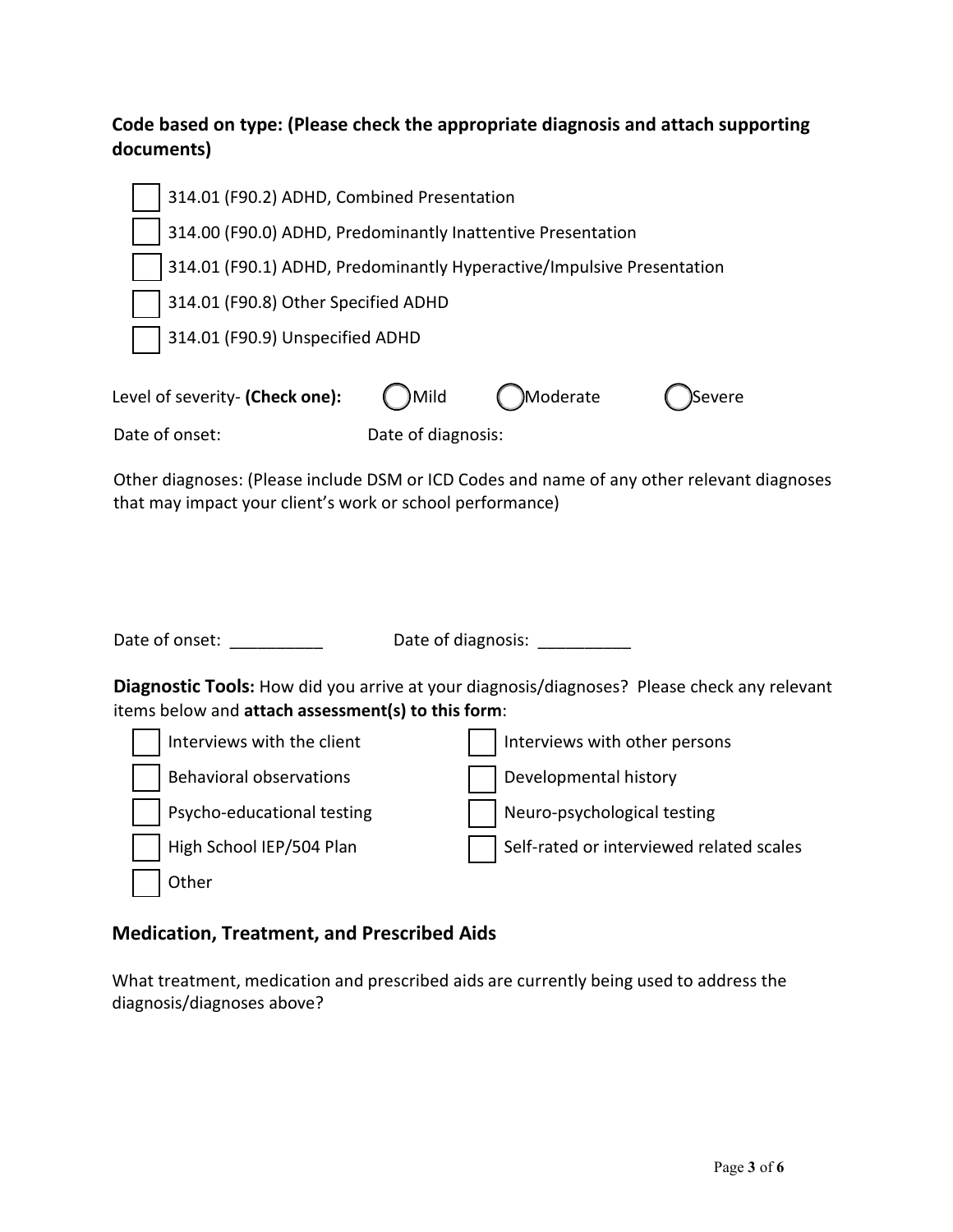Fully describe the impact of medication side-effects that may adversely affect the client's academic or workplace performance:

Is the client compliant with medication and prescribed aids as part of the treatment plan? If no, please explain: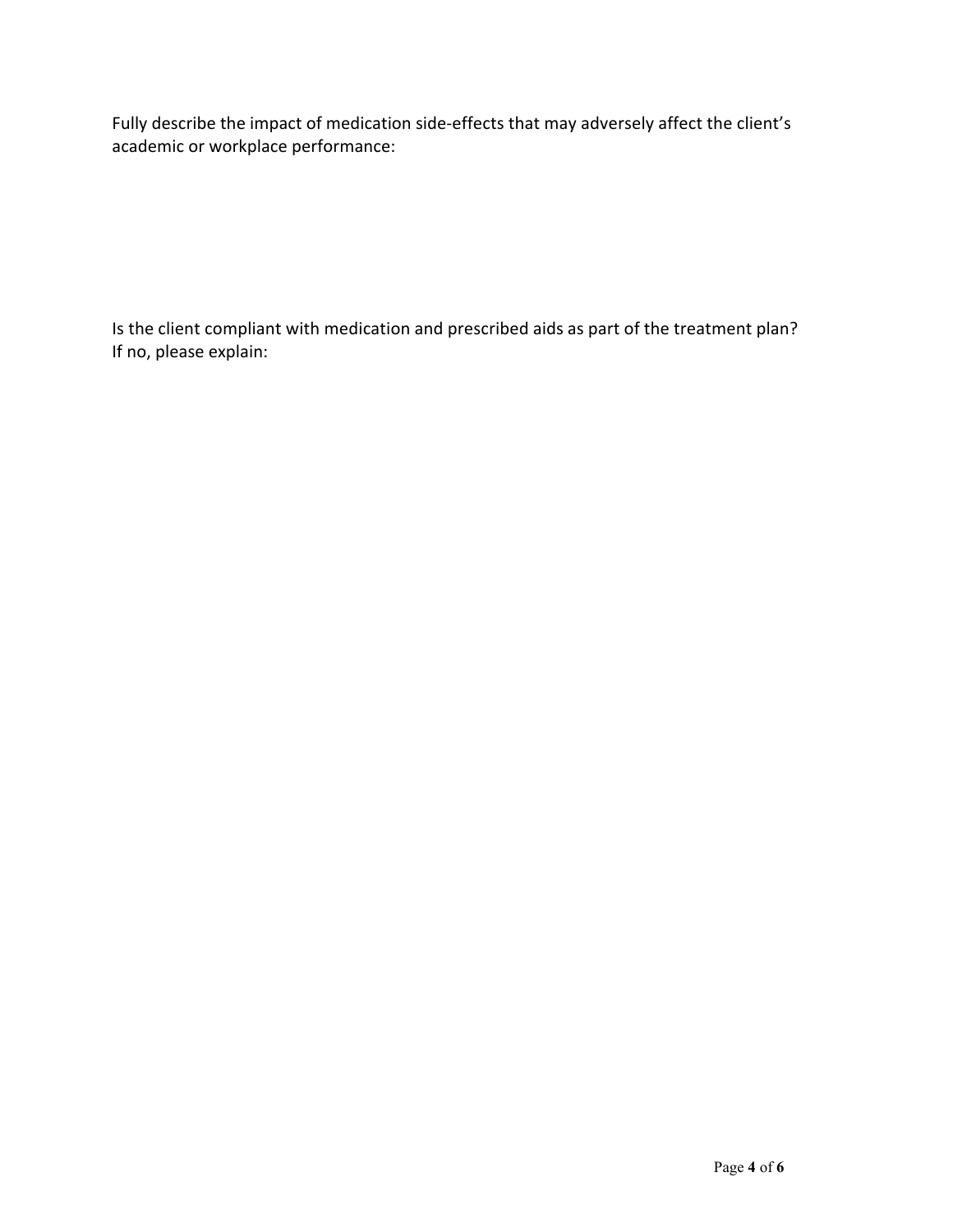|                                       |                              | <b>Recommendations for</b>                |
|---------------------------------------|------------------------------|-------------------------------------------|
|                                       | <b>Explanation of Impact</b> | <b>Accommodations and</b>                 |
|                                       | Please describe the          | <b>Services</b>                           |
| <b>Major Life Activity</b>            | impact of your client's      | Please provide specific                   |
|                                       | condition as it applies to   | recommendations to                        |
|                                       | each major life activity     | address impacted major life<br>activities |
| Concentration                         |                              |                                           |
|                                       |                              |                                           |
| Listening                             |                              |                                           |
| Academic Tasks (Reading,              |                              |                                           |
| Mathematics, Writing)                 |                              |                                           |
| Staying on Task and Completing        |                              |                                           |
| <b>Tasks</b>                          |                              |                                           |
| <b>Taking Lecture Notes</b>           |                              |                                           |
| Conversations                         |                              |                                           |
| Time Management and                   |                              |                                           |
| Organization                          |                              |                                           |
| <b>Managing External Distractions</b> |                              |                                           |
| Memory                                |                              |                                           |
| Social Interaction                    |                              |                                           |
| Eating/Sleeping                       |                              |                                           |
| Work and Managing Personal            |                              |                                           |
| <b>Affairs</b>                        |                              |                                           |
| <b>Stress Management</b>              |                              |                                           |
| Other (Explain):                      |                              |                                           |